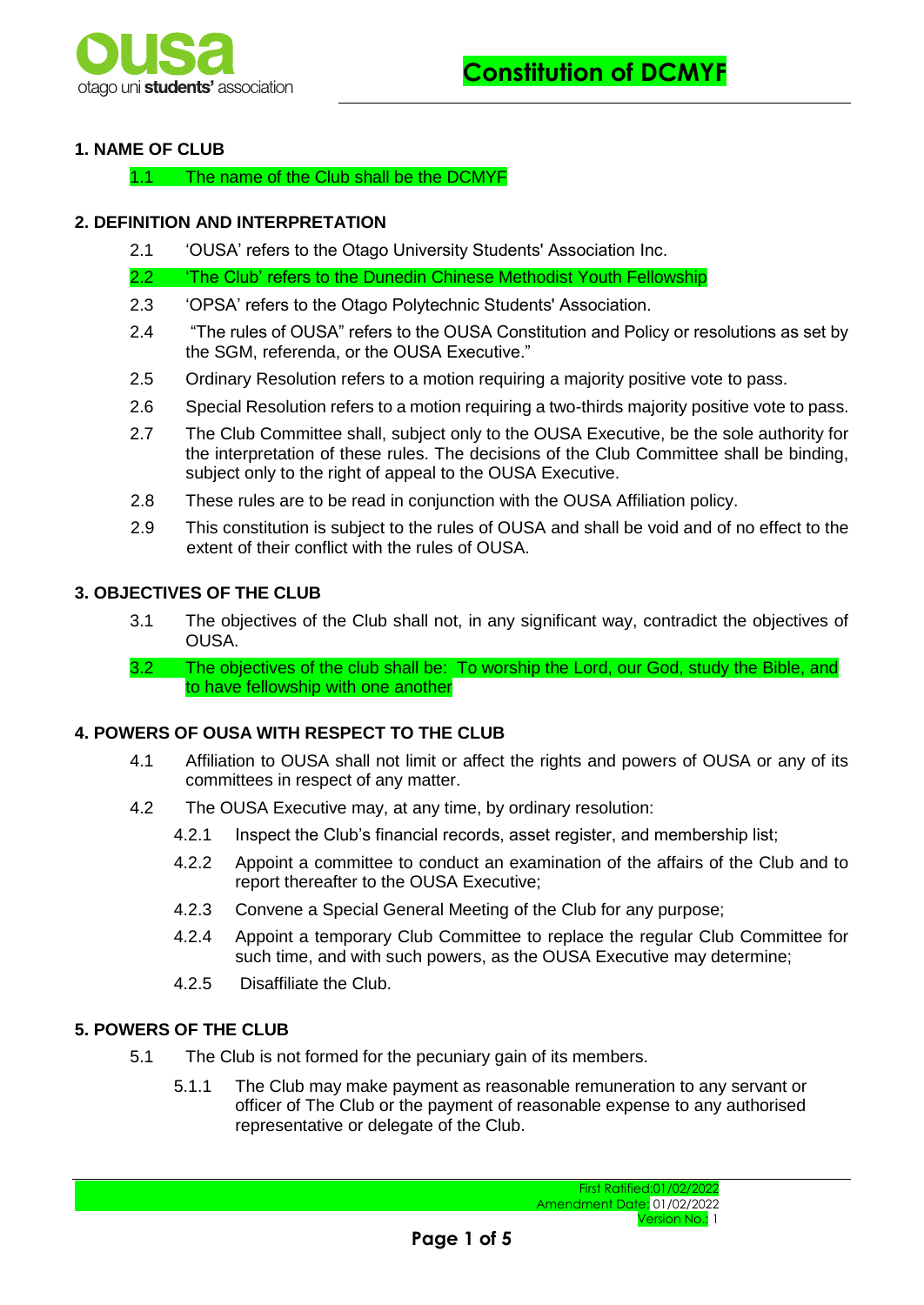

5.1.2 Reasonable remuneration shall not exceed market rates for the provision of equivalent goods or services.

### **6. AFFILIATION**

- 6.1 The Club shall be affiliated to OUSA.
- 6.2 The Club and its members present and future shall be bound by the rules of OUSA, and every such Club and all such members shall be so bound in all respects. Where the OUSA constitution is not expressly mentioned in the constitution of the Club, the provisions of the OUSA constitution shall be read into the document.
- 6.3 The Club's affiliation to OUSA shall automatically lapse if The Club fails or ceases to comply with the OUSA Affiliation Policy or Section 18 of the OUSA Constitution and Rules.
- 6.4 The Club shall not become affiliated to or in any way connected with any other organisation without the consent of the OUSA Executive.
	- 6.4.1 Any affiliation to any other body entered into without the OUSA Executive's consent shall be null and void.

# **7. LIABILITIES INCURRED BY THE CLUB**

- 7.1 The Club shall not enter into any loan agreement of a value greater than NZ\$1000 without approval by ordinary resolution of the OUSA Executive.
- 7.2 OUSA shall not be responsible for any liabilities or debts incurred by the Club.

#### **8. MEMBERSHIP**

- 8.1 The Club shall, in normal circumstances, have no less than 75% of total membership comprised of OUSA/OPSA members.
- 8.2 The Club shall in normal circumstances have no less than ten members.
- 8.3 Membership of the Club shall be open to all members of OUSA/OPSA.
- 8.4 Membership can be restricted to a subsection of OUSA/OPSA members provided that the restrictions do not contravene the laws of New Zealand.
- 8.5 Persons shall become members of the Club when an application for membership is given in writing to the Club Committee and accompanied with the annual subscription fee (if applicable).
- 8.6 The Club shall only levy upon its members such fees or subscriptions as have been ratified by the AGM of the Club.
- 8.7 Any member of the Club who does not pay any required subscription within one calendar month of joining shall not be permitted to exercise the privileges of membership until the subscription is paid.
- 8.8 Membership shall be deemed to continue until a formal resignation is received by the Club Committee or by the end of the calander year.
- 8.9 A club member may not be suspended or expelled unless the committee resolves to do so by special resolution.
	- 8.9.1 The suspended member will be relieved of any powers and responsibilities and is not permitted to attend club activities.
	- 8.9.2 A special general meeting must be called within three months to expel the member or the suspension lapses.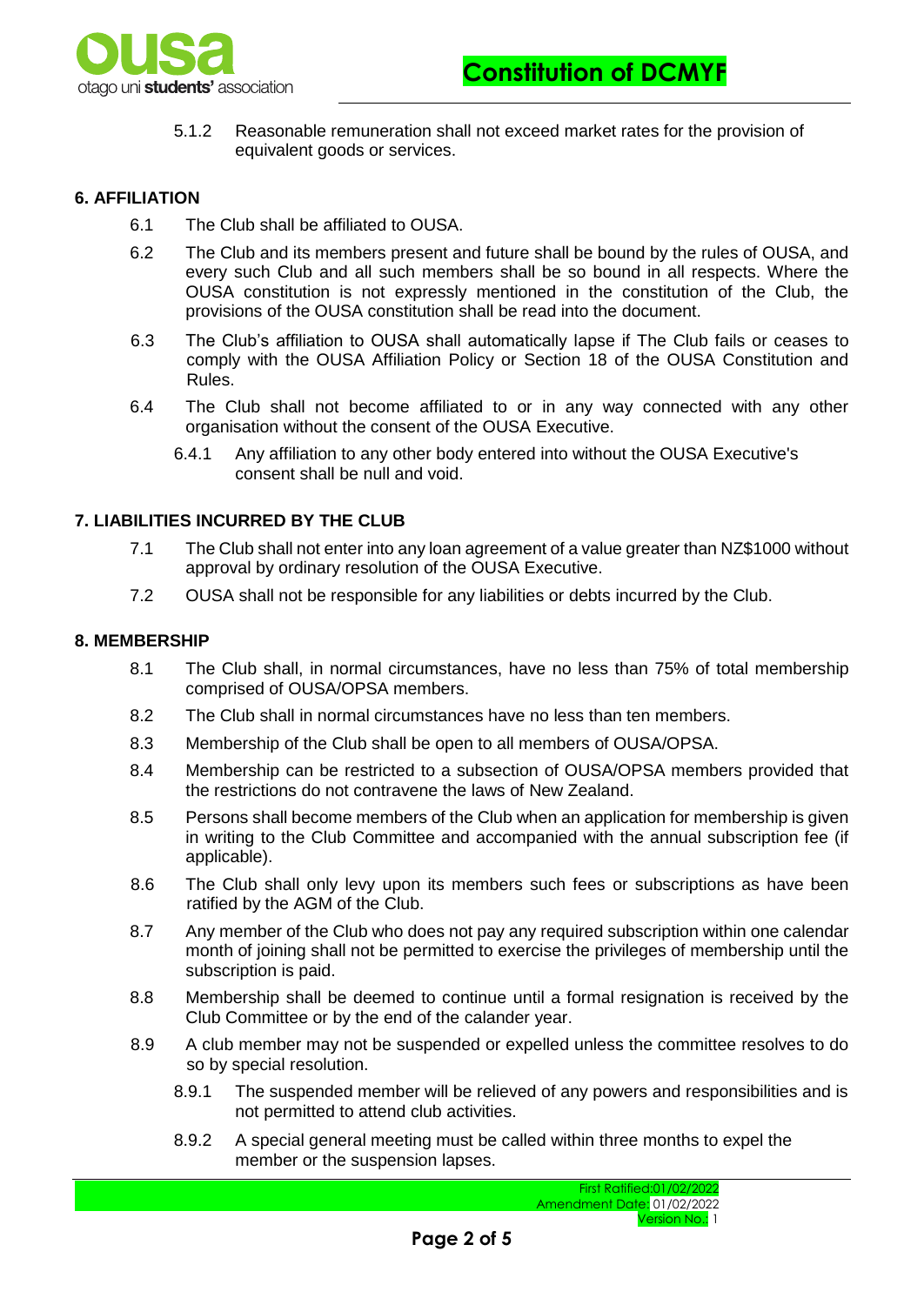

- 8.10 The following procedure must be used to expel a club member:
	- 8.10.1 Written notice of any meeting regarding the expulsion and of the basic allegations and charges against the member must be received in person 30 days prior to the meeting taking place.
	- 8.10.2 That a special general meeting is called which the member to be expelled may attend in person, or submit in written form, grounds for his or her defence.
	- 8.10.3 The motion to expel a club member must be passed by special resolution.
	- 8.10.4 That the member is informed in writing of the decision of the meeting and the length of his or her expulsion.
- 8.11 Where a member of the Club is expelled, that member shall have the right of appeal to the OUSA Executive.

#### **9. ANNUAL GENERAL MEETING (AGM)**

- 9.1 The Annual General Meeting (AGM) of the Club shall be held during the month of October at such time and place as the Club Committee shall decide.
- 9.2 The AGM shall be held for the following purposes:
	- 9.2.1 To receive, from the Club Committee, a report of the proceedings of the previous year and a statement of the Club accounts;
	- 9.2.2 To elect the officers of the Club Committee for the following year;
	- 9.2.3 To conduct any general business.
- 9.3 The President, or in their absence any member appointed by the meeting, shall be chair of the meeting.
- 9.4 Every motion shall be moved by one Club member and seconded by another.
- 9.5 Every member present shall be entitled to one vote,
	- 9.5.1 In the case of an equality of votes the Chair shall have a second or casting vote.
- 9.6 The quorum shall be 20 per cent of the Club's total members or 6 members, whichever is greater.
- 9.7 At least 14 days notice of the AGM shall be given to all members, by posting a notice on the OUSA notice board and/or\_\_\_\_\_\_\_\_\_facebook
	- 9.7.1 The notice shall include an agenda of business to be conducted at the AGM.

# **10. SPECIAL GENERAL MEETINGS AND NO CONFIDENCE VOTES**

- 10.1 The Club Committee on their own behalf or on the signed request of a quorum of members may at any time call a Special General Meeting.
	- 10.1.1 If the Club Committee does not call a meeting within 14 days of receiving such a request, the requestors may themselves call a Special General Meeting.
	- 10.1.2 Notice of a Special General Meeting shall be given in the manner described above for an AGM.
- 10.2 The conduct, voting procedures and quorum of a Special General Meeting shall be the same as those prescribed for the AGM.
- 10.3 At any Special General Meeting a motion of no confidence in the Club Committee, or any member thereof, may be passed by special resolution provided that 14 days notice of such intention has been given.

First Ratified:01/02/2022 Amendment Date: 01/02/2022 Version No.: 1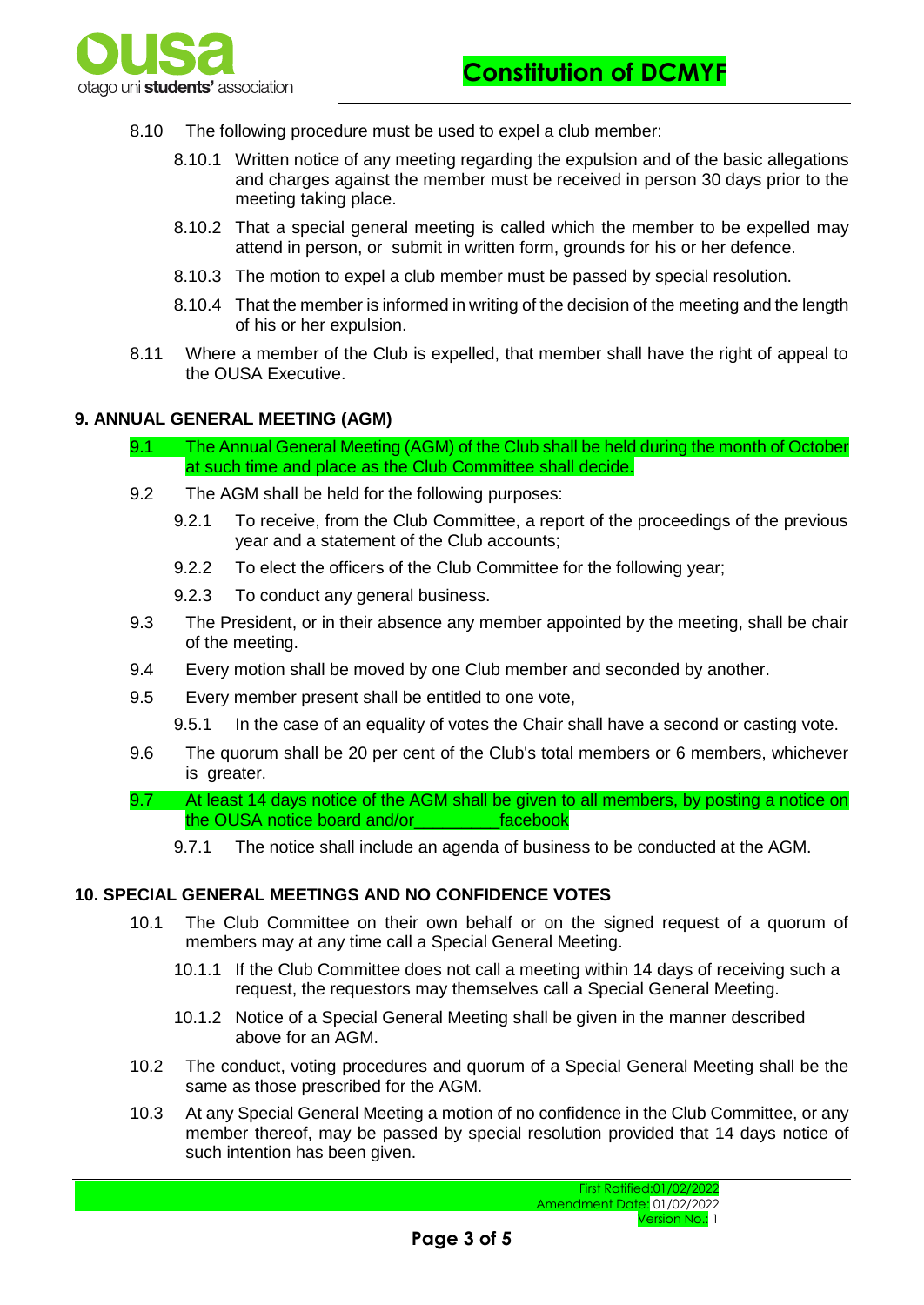

- 10.3.1 On the passing of such motion, the Committee member shall be deemed to have resigned and the meeting shall then have the power to, and may proceed to, elect a new Committee member to the vacant position (s).
- 10.3.2 Such new member shall hold office until the next AGM.

# **11. CLUB OFFICERS AND THEIR ELECTION**

- 11.1 The management and control of the Club shall be deputed to the officers of the club who represent the Committee of the Club.
- 11.2 The Committee of the Club shall consist of a maximum of (6) people, minimum of (3) being the President, the Treasurer, the Secretary, the Praise and Worship Officer, the Evangelism Officer, the Activities Officer, the Christian Education Officer, the Caring Officer, in which each committee member can hold up to two positions and all of whom shall be elected at the Annual General Meeting.
- 11.3 Every candidate for office shall be nominated at the meeting by one member of the Club and seconded by another.
- 11.4 Every member present at the meeting shall be entitled to one vote.
- 11.5 In the event of two or more candidates receiving an equal number of votes, the chair of the meeting shall have a second or casting vote.
- 11.6 The Club Officers shall hold office for one year following their appointment or until an officer resigns.
	- 11.6.1 Such resignation shall be effective immediately upon receipt in writing by the committee.
	- 11.6.2 If a vacancy on the Club Committee occurs during the year, providing that a quorum remains, the Club Committee may appoint any member to fill such a vacancy, unless it has occured due to a no confidence vote.
	- 11.6.3 If a vacancy occurs due to a no confidence vote then section 10 of this constitution applies.

# **12. THE CLUB COMMITTEE**

- 12.1 The Club Committee shall have full power at its meetings to deal with all matters relating to the objectives of the Club.
	- 12.1.1 Any matters relating to the interpretation of these rules;
	- 12.1.2 Except where power is vested in the Club at a general meeting.
- 12.2 All decisions shall be valid and binding on the members, only so far as they do not conflict with these rules, the rules of OUSA, or decisions of the OUSA Executive.
- 12.3 The Club Committee shall meet at such times as it deems fit.
- 12.4 The President, or in their absence, any member appointed by the Club Committee, shall, in the case of an equality of votes, have a second or casting vote at all Club Committee meetings.
- 12.5 The quorum for Club Committee meetings shall be at least 70% of the Club Committee members.
- 12.6 One member of the Club Committee shall be elected to represent the Club on the OUSA Affiliated Clubs Council.